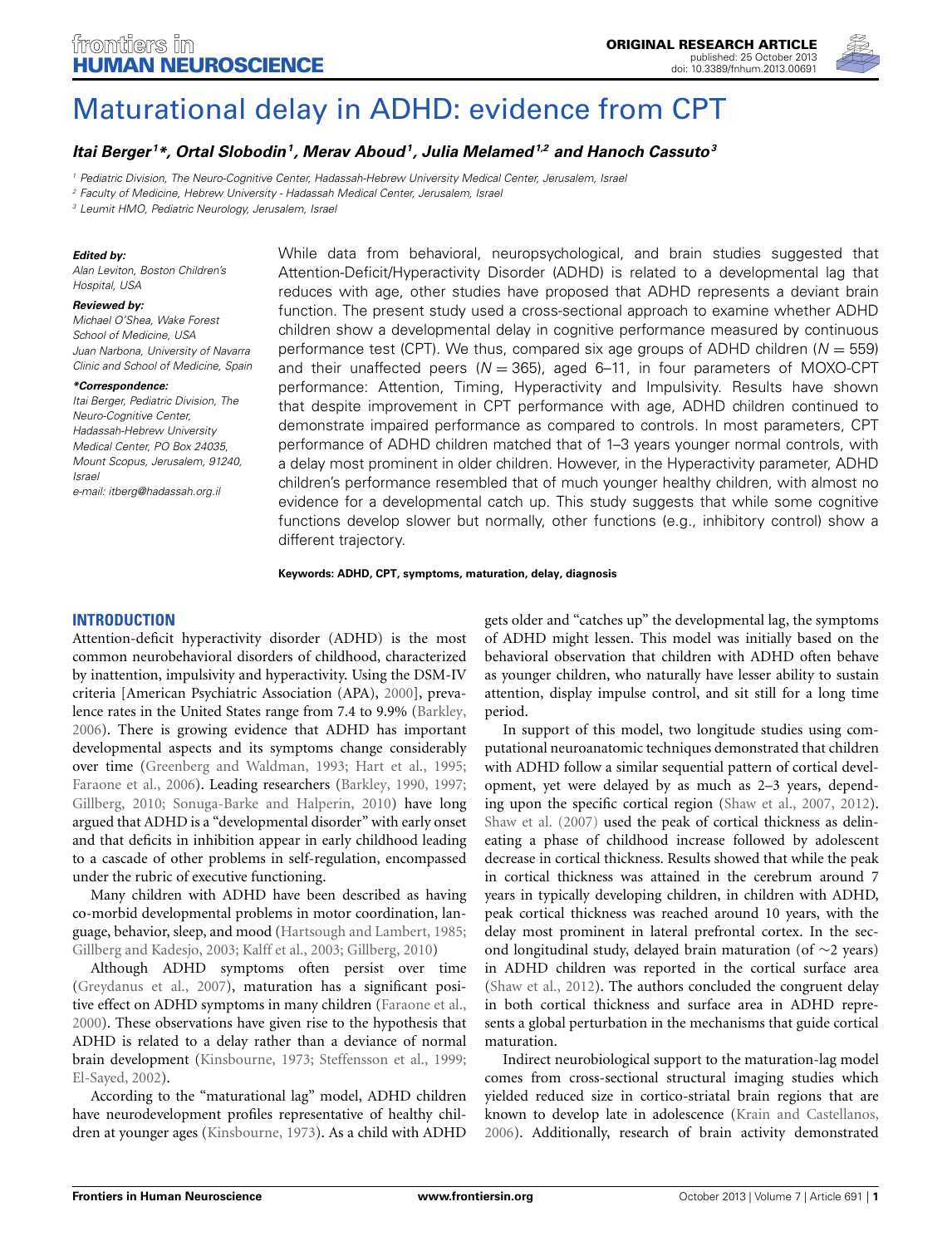underactivation in those regions where function develops linearly with age [between](#page-7-15) [childhood](#page-7-15) [and](#page-7-15) [adulthood](#page-7-15) [\(](#page-7-15)Krain and Castellanos, [2006](#page-7-15); [Rubia et al.](#page-8-4), [2006](#page-8-4); [Smith et al.](#page-8-5), [2006](#page-8-5)). Electroencephalography (EEG) studies have documented increased slow wave activity (mostly theta) [\(Lazzaro et al.](#page-7-16), [2001;](#page-7-16) [Clarke et al.](#page-7-17), [2002;](#page-7-17) [El-Sayed et al.](#page-7-18), [2002;](#page-7-18) [Yordanova et al., 2009](#page-8-6)) in preadolescent and adolescents with ADHD compared with normal controls. This finding has been interpreted as different arousal level in children with ADHD, which could be due to a delay in functional cortical maturation [\(Mann et al., 1992\)](#page-8-7).

Further evidence for the maturational lag model was found in neuropsychological functioning of ADHD children. ADHD children showed later development of executive functions, such as inhibitory self-control, attention, and temporal foresight, which are mainly dependent on circuits in the frontal lobes [\(Barkley](#page-7-6), [1997](#page-7-6); [Kalff et al.](#page-7-10)[,](#page-8-9) [2003](#page-7-10)[;](#page-8-9) [Rubia et al.](#page-8-8)[,](#page-8-9) [2007\)](#page-8-8)[. For example,](#page-8-9) Shue and Douglas [\(1992](#page-8-9)) have demonstrated that on tests sensitive to frontal lobe functions (but not temporal lobe) ADHD children lagged 3–4 years behind their healthy peers. However, ADHD deficits in neuropsychological performance were not necessarily related to brain developmental delay. In order to test whether ADHD is related to a maturational lag in brain development, [Doehnert et al.](#page-7-19) [\(2010](#page-7-19)) examined CPT performance and ERP (event related potentials) markers of attention and inhibitory control deficits in ADHD and non-ADHD children in three time points. Although CPT performance was consistent with the developmental lag model, ERP data did not support the developmental lag hypothesis for attentional dysfunction in ADHD. Results showed that ADHD effects may mimic age effects at the level of behavior or performance but these effects were unrelated to patterns of neural activation. Additional studies using ERP [\(Johnstone et al.](#page-7-20), [2001;](#page-7-20) [Smith et al.](#page-8-10), [2004](#page-8-10)), Magnetic Resonance Imaging (MRI) [\(Castellanos et al.](#page-7-21), [2000\)](#page-7-21) and functional Magnetic Resonance Imaging (fMRI) [\(Mostofsky et al., 2006;](#page-8-11) [Zhu et al.](#page-8-12), [2008](#page-8-12)) indicated that ADHD deficits shared little in common with the pattern of brain activity seen in younger control children, which suggests that ADHD children may have a deviant brain function rather than a maturation delay.

While ADHD symptoms and neuropsychological dysfunction are correlated [\(Nigg](#page-8-13), [2005](#page-8-13); [Seidman](#page-8-14), [2006](#page-8-14)) it is still unclear to which degree neuropsychological functioning parallels the attenuation of ADHD symptoms over time. Evidence suggests that children with ADHD continued to exhibit impaired neuropsychological functioning despite clinical improvement of ADHD sym[ptoms](#page-7-24) [\(Fischer et al.](#page-7-22)[,](#page-7-24) [2005](#page-7-22)[;](#page-7-24) [Halperin et al.](#page-7-23)[,](#page-7-24) [2008](#page-7-23)[;](#page-7-24) Hinshaw et al., [2007\)](#page-7-24). For example, [Hinshaw et al.](#page-7-24) [\(2007](#page-7-24)) found that commission errors in the Conners' CPT were not related to ADHD diagnostic status over a 5 year period (persisters and remitters did not differ on this outcome at follow up). In contrast, other studies [\(Fischer et al.](#page-7-22), [2005;](#page-7-22) [Halperin et al., 2008](#page-7-23)) reported that persisters, but not remitters were significantly differentiated from controls on commission errors on an identical pairs CPT task. To explain the association between behavioral and neuropsychological functioning of ADHD across the life-span, [Halperin and Schulz](#page-7-25) [\(2006](#page-7-25)) argued that ADHD is caused by non-cortical neural dysfunction that is present early in ontogeny, remains relatively static throughout life, and is not associated with the reduction of symptoms

typically seen over development. Age- related symptom reduction is attributed to prefrontally-mediated executive functions compensating for more primary and enduring subcortical deficits. According to this model, neuropsychological deficits on task measuring effortful controlled processing (e.g., commission errors on a go/no-go task) should decrease with maturation paralleling the reduction of ADHD symptomatology. On the other hand, neuropsychological deficits on tasks measuring automatic and less conscious control (e.g., reaction time variability) tend to persist over time remaining unrelated to ADHD symptom presentation.

Most of the longitudinal studies addressing ADHD manifestations over time examined ADHD symptoms dichotomously (i.e., either the patient meets ADHD criteria or not) [\(Vaughn et al.](#page-8-15), [2011](#page-8-15)). Because the use of diagnostic stability is related to the definition of remission, it changes significantly between studies [\(Biederman et al.](#page-7-26), [2000](#page-7-26); [Spencer et al.](#page-8-16), [2002;](#page-8-16) [Faraone et al.](#page-7-4), [2006\)](#page-7-4). For instance, when ADHD samples included only those who met full diagnostic criteria for ADHD the rate of persistence was ∼15% at age of 25 years. However, when partial remission was also included, almost two thirds of ADHD cases suffered from significant clinical impairments in adulthood [\(Faraone et al.](#page-7-4), [2006\)](#page-7-4). Another problem with many longitudinal studies is that they use long follow up that may be insensitive to smaller changes in performance. Thus, [Vaughn et al.](#page-8-15) [\(2011](#page-8-15)) highlightened the need to include more frequent assessments over a longer period of time, to fully map the likely non-linear developmental trajectories.

The present study used a cross-sectional approach in order to examine whether ADHD children show a developmental delay in CPT performance that mirrors the delayed maturation documented in brain development studies. We hypothesized that ADHD children will perform worse than normal controls in CPT and that their performance would consistently match that of younger typically developed children. We thus, compared six age groups of ADHD children and their unaffected peers (6–11 years) in four parameters of CPT performance to determine whether the disorder is characterized by a delay in cognitive development.

#### **MATERIALS AND METHODS**

#### **PARTICIPANTS**

Participants in this study were 924 children aged 6–11 years, of them 539 boys and 385 girls. The ADHD group included 559 children diagnosed with ADHD and the control group included 365 children without ADHD. The children were divided into six age categories (6–11 years). For example, the category of "8 years" included children who were equal or older than 8 years old, but younger than 9 years old. Background variables are presented in **[Table 1](#page-2-0)**. In the majority of age groups, the ADHD and control groups did not differ in age or gender distributions. In the group of 10 years, the control group were slightly older than the ADHD group (mean age of 10.60 vs., 10.45 years, respectively). The ADHD group included more boys relatively to the control group at ages 6 and 7.

Participants in the ADHD group were recruited from children referred to the out-patient paediatric clinics of a Neuro-Cognitive Center, based in a tertiary care university hospital. The children were referred through their paediatrician, general practitioner, teacher, psychologist, or directly by the parents.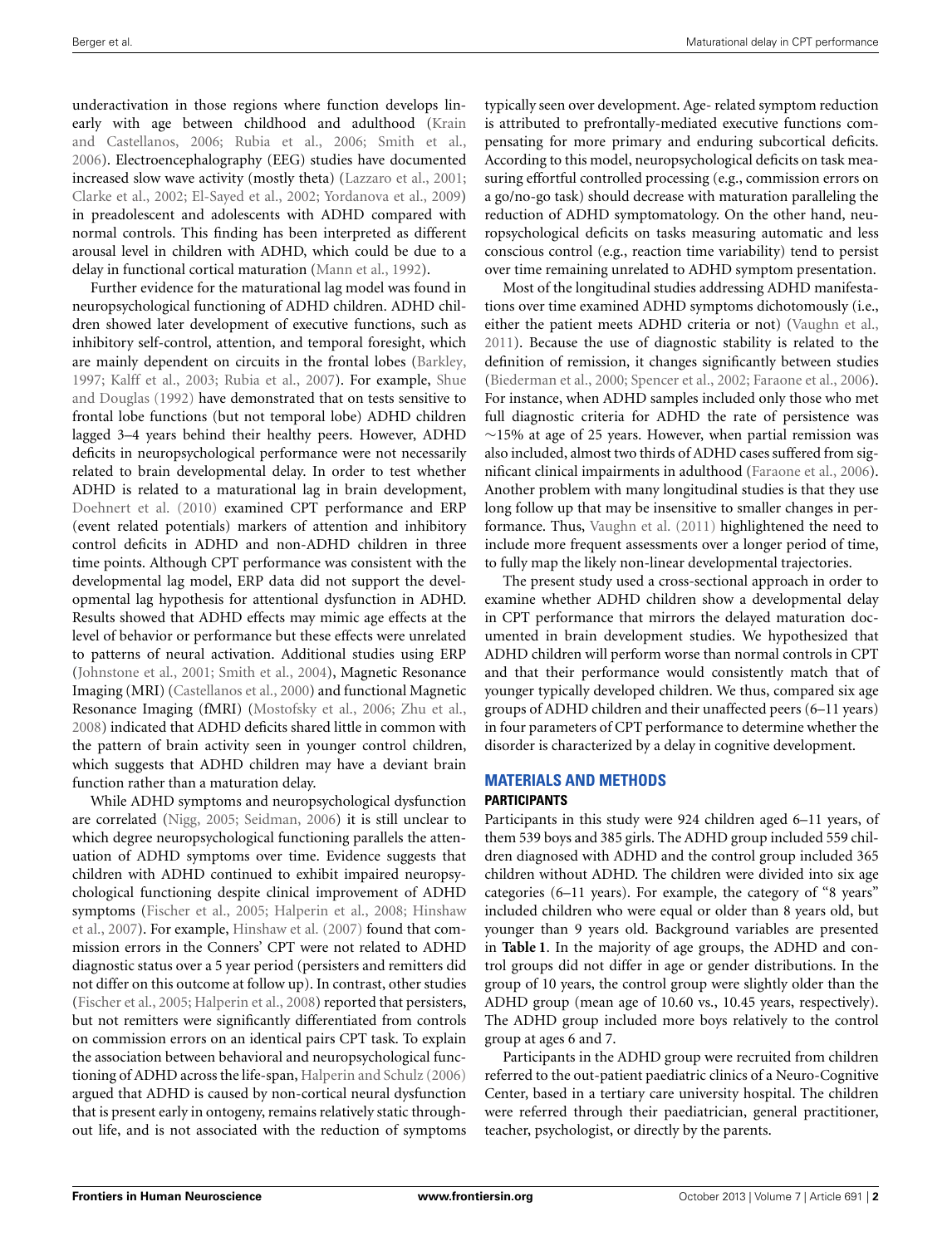| Age category   |              | ADHD ( $N = 559$ ) |        | Control ( $N = 365$ ) |        | <b>Difference</b>               |
|----------------|--------------|--------------------|--------|-----------------------|--------|---------------------------------|
| 6              | $\mathsf{N}$ | 107                |        | 53                    |        |                                 |
|                | Male         | 76 (71.03%)        |        | 27 (50.94%)           |        | $\chi^2_{(1,N=160)} = 6.23*$    |
|                | female       | 31 (28.97%)        |        | 26 (49.06%)           |        |                                 |
|                | Age M (SD)   | 6.53               | (0.30) | 6.57                  | (0.27) | $t_{(158)} = -0.88$             |
| $\overline{7}$ | N            | 111                |        | 94                    |        |                                 |
|                | Male         | 73 (65.77%)        |        | 39 (41.49%)           |        | $\chi^2_{(1,N=205)} = 12.20***$ |
|                | female       | 38 (34.23%)        |        | 55 (58.51%)           |        |                                 |
|                | Age M (SD)   | 7.45               | 0.02   | 7.46                  | 0.03   | $t_{(203)} = -0.22$             |
| 8              |              | 112                |        | 70                    |        |                                 |
|                | Male         | 66 (58.93%)        |        | 33 (47.14%)           |        | $\chi^2_{(1,N=182)} = 2.41$     |
|                | female       | 46 (41.07%)        |        | 37 (52.86%)           |        |                                 |
|                | Age M (SD)   | 8.51               | 0.28   | 8.45                  | 0.32   | $t_{(180)} = 1.30$              |
| 9              | $\mathsf{N}$ | 93                 |        | 57                    |        |                                 |
|                | Male         | 56 (60.22%)        |        | 33 (57.89%)           |        | $\chi^2_{(1,N=150)} = 0.08$     |
|                | female       | 37 (39.78%)        |        | 24 (42.11%)           |        |                                 |
|                | Age M (SD)   | 9.51               | 0.27   | 9.53                  | 0.28   | $t_{(148)} = -0.31$             |
| 10             | $\mathsf{N}$ | 77                 |        | 59                    |        |                                 |
|                | Male         | 47 (61.04%)        |        | 32 (54.24%)           |        | $\chi^2_{(1,N=136)} = -0.63$    |
|                | female       | 30 (38.96%)        |        | 27 (45.76%)           |        |                                 |
|                | Age M (SD)   | 10.46              | 0.31   | 10.60                 | 0.28   | $t_{(134)} = -2.67**$           |
| 11             | $\mathsf{N}$ | 59                 |        | 32                    |        |                                 |
|                | Male         | 39 (66.10%)        |        | 18 (56.25%)           |        | $\chi^2_{(1,N=91)} = 0.86$      |
|                | female       | 20 (33.90%)        |        | 14 (43.75%)           |        |                                 |
|                | Age M (SD)   | 11.50              | 0.33   | 11.39                 | 0.28   | $t_{(89)} = 1.47$               |

#### <span id="page-2-0"></span>**Table 1 | participants' background variables.**

*\*p < 0.05; \*\*p < 0.01; \*\*\*p < 0.001.*

Inclusion criteria for participants in the ADHD group were:

- (1) Each child met the criteria for ADHD according to DSM-IV-TR criteria [\(APA](#page-7-0), [2000](#page-7-0)), as assessed by a certified paediatric neurologist. The diagnostic procedure included an interview with the child and parents, fulfilment of questionnaires, and medical/neurological examination that confirmed ADHD diagnosis.
- (2) Each child scored above the standard clinical cut off values for ADHD symptoms on ADHD/DSM-IV Scales [\(APA, 2000](#page-7-0)).
- (3) All children were drug naïve.

Participants in the control group were randomly recruited from pupils in regular classes at primary schools. Inclusion criteria for participants in the control group were:

- (1) Each child scored below the clinical cut off point for ADHD symptoms on ADHD/DSM-IV Scales [\(APA](#page-7-0), [2000\)](#page-7-0).
- (2) Absence of academic or behavioral problems, as reported by parents and teachers.

Exclusion criteria were intellectual disability, other chronic condition, chronic use of medications, and other primary psychiatric diagnosis (e.g., depression, anxiety, and psychosis). All participants agreed to participate in the study and their parents gave written informed consent to the study, approved by the Helsinki committee (IRB) of Hadassah-Hebrew University Medical Center (Jerusalem, Israel).

## **MEASURES**

## *Measurement of child behavior*

The parent and teacher forms of the Conner's ADHD/DSM-IV Scales were used to assess the level of children's ADHD behaviors [\(Conners, 1997a](#page-7-27)[,b;](#page-7-28) [APA](#page-7-0), [2000\)](#page-7-0).

## <span id="page-2-1"></span>*The MOXO continuous performance test*

This stud[y employed the MOXO-CPT versio](#page-7-29)[n](#page-2-1)<sup>1</sup> (Berger and Goldzweig, [2010\)](#page-7-29), which is a standardized computerized test designed to diagnose ADHD related symptoms. The test included visual and auditory stimuli that serve as distractors.

The total duration of the test was 15.2 min, and it is composed of eight levels (114.15 s, 53 trials each). In each trial a stimulus

<sup>&</sup>lt;sup>1</sup>The term "MOXO" derives from the world of Japanese martial arts and means a "moment of lucidity." It refers to the moments preceding the fight, when the warrior clears his mind from distracting, unwanted thoughts, and feelings.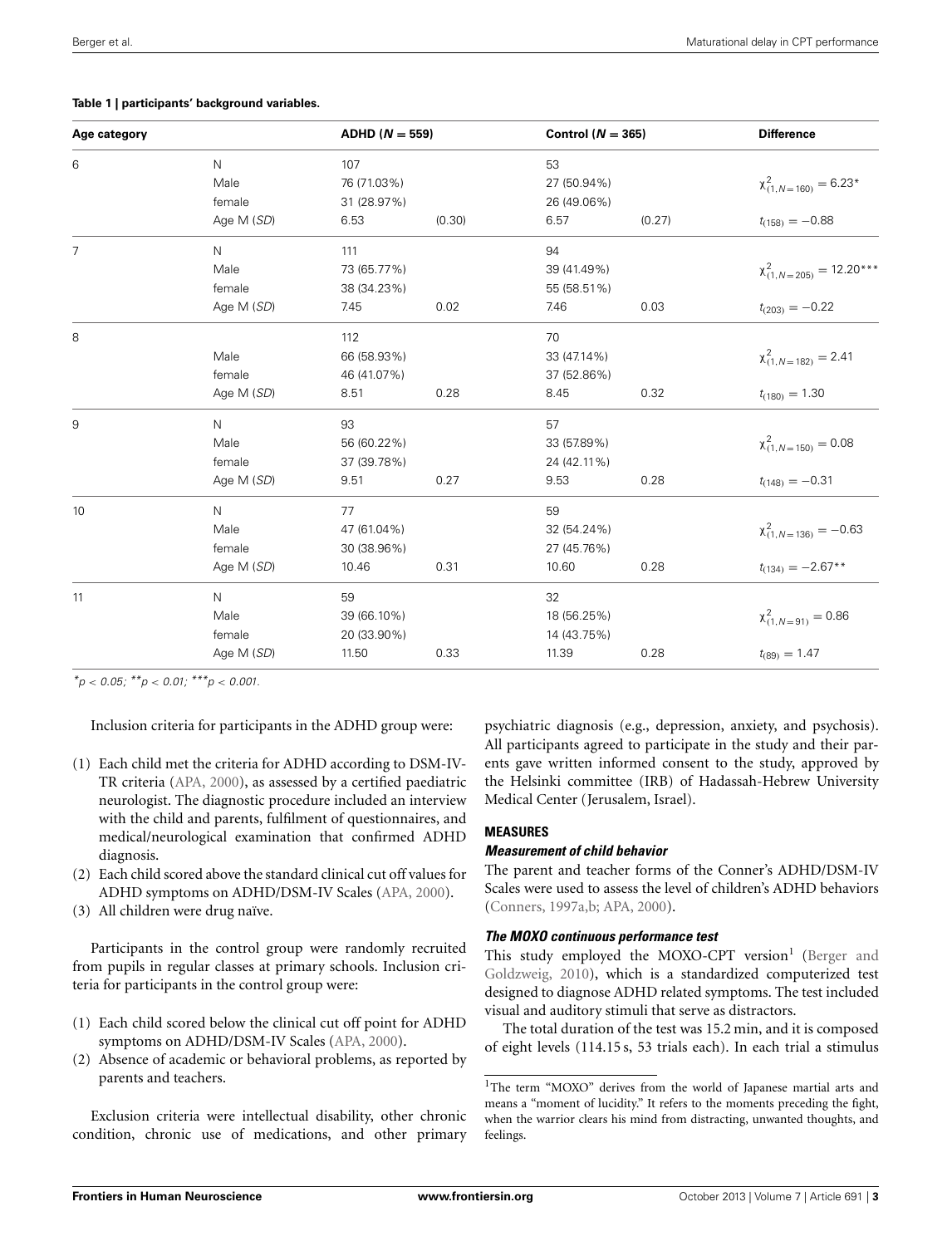

<span id="page-3-0"></span>(target/non-target) was presented for 500, 1000, or 3000 ms and then followed by a "void" period of the same duration (**[Figure 1](#page-3-0)**). The stimulus remained on the screen for the full duration no matter if a response was produced. This practice allowed the measuring response timing (whether the response occurred during stimulus presentation or the void period) as well as the accuracy of the response.

In each level 33 target and 20 non-target stimuli were presented. Both target and non-target stimuli were cartoon pictures that do not include any letters. The absence of letters is important given the fact that ADHD patients tend to have learning difficulties e.g., dyslexia, dyscalculia) that may be confound with CPT performance [\(Seidman et al.](#page-8-17), [2001\)](#page-8-17). The stimuli were presented sequentially in the middle of a computer screen and the participant was instructed to respond as quickly as possible to target stimuli by pressing the space bar once, and only once. The participant was also instructed not to respond to any other stimuli except the target, and not to press any other key but the space bar.

Test level and distracting stimuli—In order to simulate everyday environment of children, the MOXO-CPT contained distracting stimuli. This feature is unique to this specific CPT. Distractors were short animated video clips containing visual and auditory features which can appear separately or together. This enabled to present three types of distractions that characterize everyday environment: (a) visual distractors (e.g., animated flying bird); (b) auditory distractors (e.g., bird singing); and (c) combination of both visual and auditory distractors (e.g., animated flying bird with the sound of a bird singing).

Overall, six different distractors were included, each of them could appear as pure visual, pure auditory or as a combination of them. Each distractor was presented for a different duration ranging from 3.5–14.8 s, with a fixed interval of 0.5 s between two distractors. Distractors' onset was not synchronized with target/non-target's onset and could be generated during target/non-target stimulus or during the void period. Visual distractors appeared at one of four spatial locations on the sides of the screen: down, up, left or right. Different levels of the

MOXO-CPT were characterized by a different set of distractors: levels 1 and 8 did not include any distractors but only target and non-target stimuli, levels 2 and 3 contained pure visual stimuli, levels 4 and 5 contained pure auditory stimuli, and levels 6 and 7 contained a combination of visual and auditory stimuli. The sequence of distracters and their exact position on the display were constant for each level. The burden of the distracting stimuli increased at the odd number levels; in the 2nd, 4th, and 6th level only one distractor was presented at a time, while in the 3rd, 5th, and 7th level two distractors were presented simultaneously.

*Performance indices.* The MOXO-CPT included four performance indices: attention, Timing, Impulsivity, and Hyperactivity. For detailed description of performance indices see Supplementary A.

*Attention.* This index corresponded to the number of correct responses (a space bar keystroke in response to a target stimulus) performed during the stimulus presentation or the void period that followed it. This index was considered as a pure measure of sustained attention because it measured correct responses independently of the response time.

*Timing.* The timing index was the number of correct responses given only during the time in which the target stimulus was present on the screen.

*Impulsivity.* The impulsivity index was the number of commission responses performed only during the time in which a non-target stimulus was present on the screen.

*Hyperactivity.* The hyperactivity index was the total number of commission responses that were not coded as impulsive responses (e.g., multiple keystrokes in response to a target stimulus, responses performed in the void period after a non-target stimulus, random key pressing).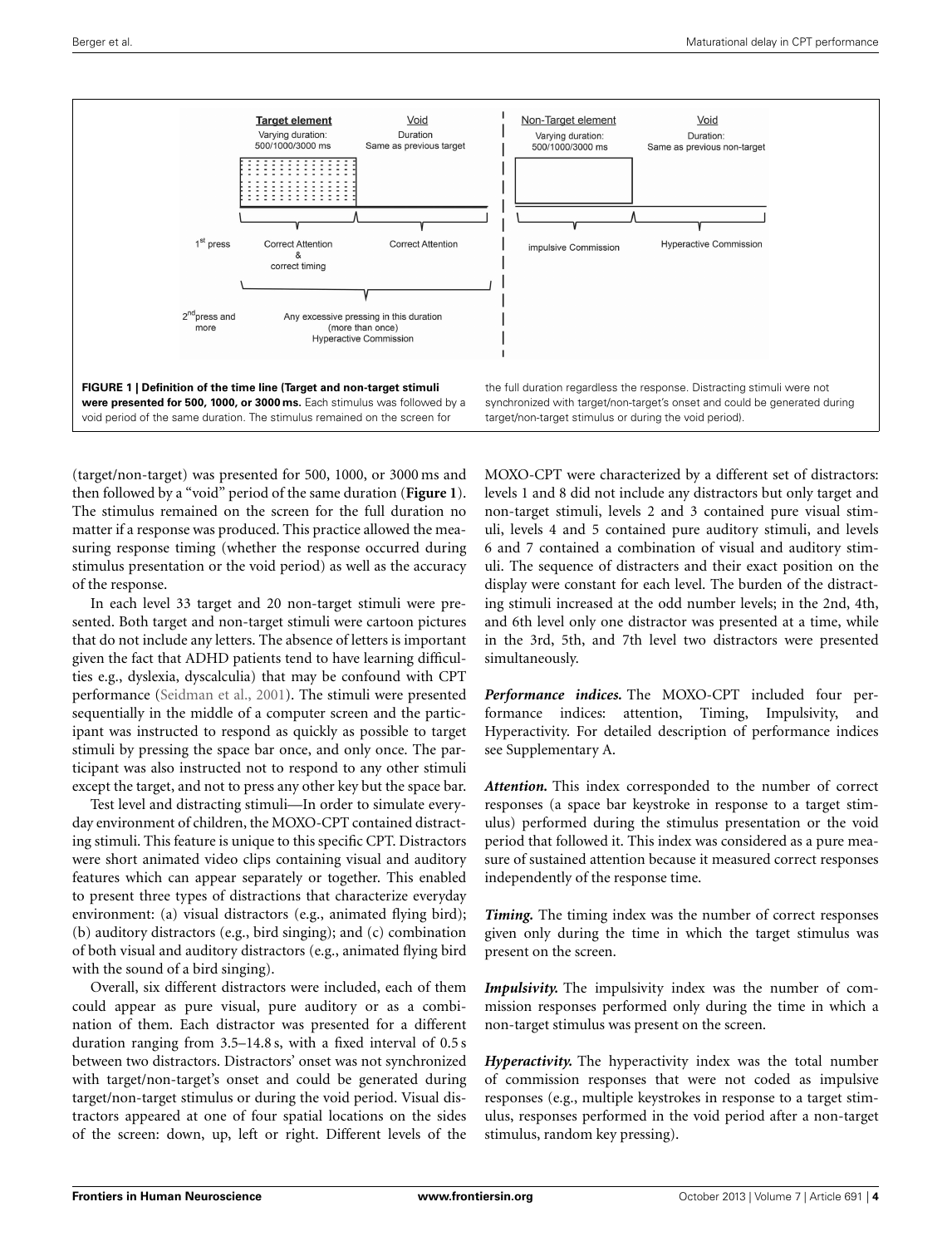#### **DATA ANALYSES**

All analyses were conducted with SAS software for Windows version 9.2. First, *T*-tests for independent samples and chi-square tests were used for examining group differences across demographic variables. Second, *T*-tests for independent samples were used to measure the effect of group on CPT indices. Then, each age category of ADHD children was matched to a group of typically developing children which had the closest mean value in the same parameter, by using Cohen's d measure (absolute difference in the mean values of the two groups divided by pooled standard deviation for each age.

## **RESULTS**

First, differences in CPT performance parameters (Attention, Timing, Hyperactivity, and Impulsivity) between ADHD children and their age-matched healthy peers were examined by two tailed *t*-test analyses for independent samples.

As can be seen in **[Table 2](#page-4-0)**, in all age groups children with ADHD received significantly lower scores in the Attention and Timing parameters than normal controls. That is, ADHD children were less attended to the stimuli and performed less reactions on accurate time. In age groups 6, 7, and 10 ADHD children produced significantly more hyperactive and impulsive responses as compared to non-ADHD children. Marginally significant differences between the two groups were observed at ages 8 and 11 in hyperactivity responses ( $p = 0.07$  and  $p = 0.08$ , respectively) and at age 9 for impulsivity responses ( $p = 0.06$ ). The rest of the comparisons did not yield significant group differences.

In order to evaluate the developmental trajectories of the attention performance, each age category of ADHD children was matched to a group of typically developing children which had the closest mean value in the same parameter. The matched group was chosen by using Cohen's d measure (absolute difference in the mean values of the two groups divided by pooled

<span id="page-4-0"></span>

| Table 2   Differences between ADHD children and their typically developed peers in MOXO-CPT performance. |  |
|----------------------------------------------------------------------------------------------------------|--|
|                                                                                                          |  |

| Mean<br>(SD)<br>Mean<br>(SD)<br>$\mathsf{N}$<br>107<br>53<br>6<br>22.24<br>Attention<br>211.1<br>43.75<br>234<br>$-3.59$<br>158<br>< 0.001<br>37.58<br>157<br>33.99<br>$-2.64$<br>< 0.01<br>Timing<br>140.8<br>158<br>141.5<br>41.71<br>33.23<br>< 0.01<br>Hyperactive<br>97.52<br>2.83<br>158<br>28.23<br>15.70<br>10.79<br>< 0.01<br>Impulsivity<br>33.04<br>2.69<br>158<br>$\overline{7}$<br>94<br>111<br>25.01<br>< 0.001<br>Attention<br>231.8<br>246.7<br>13.75<br>$-5.18$<br>203<br>27.18<br>$-3.94$<br>< 0.001<br>Timing<br>160.2<br>33.17<br>177.1<br>203<br>Hyperactive<br>64.23<br>63.64<br>38.21<br>23.23<br>203<br>< 0.001<br>3.76<br>9.31<br>203<br>< 0.05<br>Impulsivity<br>19.38<br>12.16<br>15.83<br>2.31<br>112<br>70<br>242.8<br>249.4<br>Attention<br>15.10<br>14.02<br>$-2.92$<br>180<br>< 0.01<br>Timing<br>175.6<br>28.71<br>190.4<br>26.53<br>$-3.48$<br>< 0.001<br>180<br>Hyperactive<br>0.07<br>52.14<br>97.50<br>30.33<br>27.81<br>1.82<br>180<br>Impulsivity<br>16.5<br>12.37<br>14.94<br>9.30<br>0.90<br>180<br>0.37<br>93<br>57<br>< 0.05<br>9<br>Attention<br>242<br>35.78<br>253.4<br>10.48<br>$-2.33$<br>148<br>205.2<br>< 0.05<br>Timing<br>190.3<br>41.27<br>23.32<br>$-2.48$<br>148<br>50.01<br>32.26<br>32.01<br>0.13<br>Hyperactive<br>44.57<br>1.52<br>148<br>Impulsivity<br>18.32<br>11.74<br>15.11<br>6.53<br>1.89<br>0.06<br>148<br>$77 \,$<br>59<br>Attention<br>< 0.05<br>246.5<br>25.19<br>255.3<br>12.55<br>$-2.47$<br>134<br>Timing<br>197.5<br>35.78<br>217.7<br>24.23<br>$-3.72$<br>< 0.001<br>134<br>40.72<br>< 0.05<br>Hyperactive<br>40.19<br>24.98<br>29.70<br>2.42<br>134<br>9.73<br>< 0.05<br>Impulsivity<br>16.36<br>13.18<br>7.51<br>2.08<br>134<br>59<br>32<br>Attention<br>< 0.01<br>250<br>15.91<br>258<br>8.12<br>$-2.66$<br>89<br>205.7<br>$-3.91$<br>Timing<br>29.48<br>228.3<br>19.10<br>< 0.001<br>89<br>0.08<br>36.08<br>17.47<br>23.14<br>1.79<br>Hyperactive<br>30.08<br>89<br>0.64<br>11.09<br>7.07<br>Impulsivity<br>14.23<br>13.22<br>0.47<br>89 | Age category (Years) | <b>MOXO-CPT</b> parameter | ADHD ( $N = 559$ ) |  | Control ( $N = 365$ ) |  | t | df | $p(2-tailed)$ |
|-------------------------------------------------------------------------------------------------------------------------------------------------------------------------------------------------------------------------------------------------------------------------------------------------------------------------------------------------------------------------------------------------------------------------------------------------------------------------------------------------------------------------------------------------------------------------------------------------------------------------------------------------------------------------------------------------------------------------------------------------------------------------------------------------------------------------------------------------------------------------------------------------------------------------------------------------------------------------------------------------------------------------------------------------------------------------------------------------------------------------------------------------------------------------------------------------------------------------------------------------------------------------------------------------------------------------------------------------------------------------------------------------------------------------------------------------------------------------------------------------------------------------------------------------------------------------------------------------------------------------------------------------------------------------------------------------------------------------------------------------------------------------------------------------------------------------------------------------------------------------------------------------------------------------------------------------------------------------------------------------------------------------|----------------------|---------------------------|--------------------|--|-----------------------|--|---|----|---------------|
|                                                                                                                                                                                                                                                                                                                                                                                                                                                                                                                                                                                                                                                                                                                                                                                                                                                                                                                                                                                                                                                                                                                                                                                                                                                                                                                                                                                                                                                                                                                                                                                                                                                                                                                                                                                                                                                                                                                                                                                                                         |                      |                           |                    |  |                       |  |   |    |               |
|                                                                                                                                                                                                                                                                                                                                                                                                                                                                                                                                                                                                                                                                                                                                                                                                                                                                                                                                                                                                                                                                                                                                                                                                                                                                                                                                                                                                                                                                                                                                                                                                                                                                                                                                                                                                                                                                                                                                                                                                                         |                      |                           |                    |  |                       |  |   |    |               |
|                                                                                                                                                                                                                                                                                                                                                                                                                                                                                                                                                                                                                                                                                                                                                                                                                                                                                                                                                                                                                                                                                                                                                                                                                                                                                                                                                                                                                                                                                                                                                                                                                                                                                                                                                                                                                                                                                                                                                                                                                         |                      |                           |                    |  |                       |  |   |    |               |
|                                                                                                                                                                                                                                                                                                                                                                                                                                                                                                                                                                                                                                                                                                                                                                                                                                                                                                                                                                                                                                                                                                                                                                                                                                                                                                                                                                                                                                                                                                                                                                                                                                                                                                                                                                                                                                                                                                                                                                                                                         |                      |                           |                    |  |                       |  |   |    |               |
|                                                                                                                                                                                                                                                                                                                                                                                                                                                                                                                                                                                                                                                                                                                                                                                                                                                                                                                                                                                                                                                                                                                                                                                                                                                                                                                                                                                                                                                                                                                                                                                                                                                                                                                                                                                                                                                                                                                                                                                                                         |                      |                           |                    |  |                       |  |   |    |               |
|                                                                                                                                                                                                                                                                                                                                                                                                                                                                                                                                                                                                                                                                                                                                                                                                                                                                                                                                                                                                                                                                                                                                                                                                                                                                                                                                                                                                                                                                                                                                                                                                                                                                                                                                                                                                                                                                                                                                                                                                                         |                      |                           |                    |  |                       |  |   |    |               |
|                                                                                                                                                                                                                                                                                                                                                                                                                                                                                                                                                                                                                                                                                                                                                                                                                                                                                                                                                                                                                                                                                                                                                                                                                                                                                                                                                                                                                                                                                                                                                                                                                                                                                                                                                                                                                                                                                                                                                                                                                         |                      |                           |                    |  |                       |  |   |    |               |
|                                                                                                                                                                                                                                                                                                                                                                                                                                                                                                                                                                                                                                                                                                                                                                                                                                                                                                                                                                                                                                                                                                                                                                                                                                                                                                                                                                                                                                                                                                                                                                                                                                                                                                                                                                                                                                                                                                                                                                                                                         |                      |                           |                    |  |                       |  |   |    |               |
|                                                                                                                                                                                                                                                                                                                                                                                                                                                                                                                                                                                                                                                                                                                                                                                                                                                                                                                                                                                                                                                                                                                                                                                                                                                                                                                                                                                                                                                                                                                                                                                                                                                                                                                                                                                                                                                                                                                                                                                                                         |                      |                           |                    |  |                       |  |   |    |               |
|                                                                                                                                                                                                                                                                                                                                                                                                                                                                                                                                                                                                                                                                                                                                                                                                                                                                                                                                                                                                                                                                                                                                                                                                                                                                                                                                                                                                                                                                                                                                                                                                                                                                                                                                                                                                                                                                                                                                                                                                                         |                      |                           |                    |  |                       |  |   |    |               |
|                                                                                                                                                                                                                                                                                                                                                                                                                                                                                                                                                                                                                                                                                                                                                                                                                                                                                                                                                                                                                                                                                                                                                                                                                                                                                                                                                                                                                                                                                                                                                                                                                                                                                                                                                                                                                                                                                                                                                                                                                         |                      |                           |                    |  |                       |  |   |    |               |
|                                                                                                                                                                                                                                                                                                                                                                                                                                                                                                                                                                                                                                                                                                                                                                                                                                                                                                                                                                                                                                                                                                                                                                                                                                                                                                                                                                                                                                                                                                                                                                                                                                                                                                                                                                                                                                                                                                                                                                                                                         | 8                    |                           |                    |  |                       |  |   |    |               |
|                                                                                                                                                                                                                                                                                                                                                                                                                                                                                                                                                                                                                                                                                                                                                                                                                                                                                                                                                                                                                                                                                                                                                                                                                                                                                                                                                                                                                                                                                                                                                                                                                                                                                                                                                                                                                                                                                                                                                                                                                         |                      |                           |                    |  |                       |  |   |    |               |
|                                                                                                                                                                                                                                                                                                                                                                                                                                                                                                                                                                                                                                                                                                                                                                                                                                                                                                                                                                                                                                                                                                                                                                                                                                                                                                                                                                                                                                                                                                                                                                                                                                                                                                                                                                                                                                                                                                                                                                                                                         |                      |                           |                    |  |                       |  |   |    |               |
|                                                                                                                                                                                                                                                                                                                                                                                                                                                                                                                                                                                                                                                                                                                                                                                                                                                                                                                                                                                                                                                                                                                                                                                                                                                                                                                                                                                                                                                                                                                                                                                                                                                                                                                                                                                                                                                                                                                                                                                                                         |                      |                           |                    |  |                       |  |   |    |               |
|                                                                                                                                                                                                                                                                                                                                                                                                                                                                                                                                                                                                                                                                                                                                                                                                                                                                                                                                                                                                                                                                                                                                                                                                                                                                                                                                                                                                                                                                                                                                                                                                                                                                                                                                                                                                                                                                                                                                                                                                                         |                      |                           |                    |  |                       |  |   |    |               |
|                                                                                                                                                                                                                                                                                                                                                                                                                                                                                                                                                                                                                                                                                                                                                                                                                                                                                                                                                                                                                                                                                                                                                                                                                                                                                                                                                                                                                                                                                                                                                                                                                                                                                                                                                                                                                                                                                                                                                                                                                         |                      |                           |                    |  |                       |  |   |    |               |
|                                                                                                                                                                                                                                                                                                                                                                                                                                                                                                                                                                                                                                                                                                                                                                                                                                                                                                                                                                                                                                                                                                                                                                                                                                                                                                                                                                                                                                                                                                                                                                                                                                                                                                                                                                                                                                                                                                                                                                                                                         |                      |                           |                    |  |                       |  |   |    |               |
|                                                                                                                                                                                                                                                                                                                                                                                                                                                                                                                                                                                                                                                                                                                                                                                                                                                                                                                                                                                                                                                                                                                                                                                                                                                                                                                                                                                                                                                                                                                                                                                                                                                                                                                                                                                                                                                                                                                                                                                                                         |                      |                           |                    |  |                       |  |   |    |               |
|                                                                                                                                                                                                                                                                                                                                                                                                                                                                                                                                                                                                                                                                                                                                                                                                                                                                                                                                                                                                                                                                                                                                                                                                                                                                                                                                                                                                                                                                                                                                                                                                                                                                                                                                                                                                                                                                                                                                                                                                                         |                      |                           |                    |  |                       |  |   |    |               |
|                                                                                                                                                                                                                                                                                                                                                                                                                                                                                                                                                                                                                                                                                                                                                                                                                                                                                                                                                                                                                                                                                                                                                                                                                                                                                                                                                                                                                                                                                                                                                                                                                                                                                                                                                                                                                                                                                                                                                                                                                         |                      |                           |                    |  |                       |  |   |    |               |
|                                                                                                                                                                                                                                                                                                                                                                                                                                                                                                                                                                                                                                                                                                                                                                                                                                                                                                                                                                                                                                                                                                                                                                                                                                                                                                                                                                                                                                                                                                                                                                                                                                                                                                                                                                                                                                                                                                                                                                                                                         |                      |                           |                    |  |                       |  |   |    |               |
|                                                                                                                                                                                                                                                                                                                                                                                                                                                                                                                                                                                                                                                                                                                                                                                                                                                                                                                                                                                                                                                                                                                                                                                                                                                                                                                                                                                                                                                                                                                                                                                                                                                                                                                                                                                                                                                                                                                                                                                                                         | 10                   |                           |                    |  |                       |  |   |    |               |
|                                                                                                                                                                                                                                                                                                                                                                                                                                                                                                                                                                                                                                                                                                                                                                                                                                                                                                                                                                                                                                                                                                                                                                                                                                                                                                                                                                                                                                                                                                                                                                                                                                                                                                                                                                                                                                                                                                                                                                                                                         |                      |                           |                    |  |                       |  |   |    |               |
|                                                                                                                                                                                                                                                                                                                                                                                                                                                                                                                                                                                                                                                                                                                                                                                                                                                                                                                                                                                                                                                                                                                                                                                                                                                                                                                                                                                                                                                                                                                                                                                                                                                                                                                                                                                                                                                                                                                                                                                                                         |                      |                           |                    |  |                       |  |   |    |               |
|                                                                                                                                                                                                                                                                                                                                                                                                                                                                                                                                                                                                                                                                                                                                                                                                                                                                                                                                                                                                                                                                                                                                                                                                                                                                                                                                                                                                                                                                                                                                                                                                                                                                                                                                                                                                                                                                                                                                                                                                                         |                      |                           |                    |  |                       |  |   |    |               |
|                                                                                                                                                                                                                                                                                                                                                                                                                                                                                                                                                                                                                                                                                                                                                                                                                                                                                                                                                                                                                                                                                                                                                                                                                                                                                                                                                                                                                                                                                                                                                                                                                                                                                                                                                                                                                                                                                                                                                                                                                         |                      |                           |                    |  |                       |  |   |    |               |
|                                                                                                                                                                                                                                                                                                                                                                                                                                                                                                                                                                                                                                                                                                                                                                                                                                                                                                                                                                                                                                                                                                                                                                                                                                                                                                                                                                                                                                                                                                                                                                                                                                                                                                                                                                                                                                                                                                                                                                                                                         | 11                   |                           |                    |  |                       |  |   |    |               |
|                                                                                                                                                                                                                                                                                                                                                                                                                                                                                                                                                                                                                                                                                                                                                                                                                                                                                                                                                                                                                                                                                                                                                                                                                                                                                                                                                                                                                                                                                                                                                                                                                                                                                                                                                                                                                                                                                                                                                                                                                         |                      |                           |                    |  |                       |  |   |    |               |
|                                                                                                                                                                                                                                                                                                                                                                                                                                                                                                                                                                                                                                                                                                                                                                                                                                                                                                                                                                                                                                                                                                                                                                                                                                                                                                                                                                                                                                                                                                                                                                                                                                                                                                                                                                                                                                                                                                                                                                                                                         |                      |                           |                    |  |                       |  |   |    |               |
|                                                                                                                                                                                                                                                                                                                                                                                                                                                                                                                                                                                                                                                                                                                                                                                                                                                                                                                                                                                                                                                                                                                                                                                                                                                                                                                                                                                                                                                                                                                                                                                                                                                                                                                                                                                                                                                                                                                                                                                                                         |                      |                           |                    |  |                       |  |   |    |               |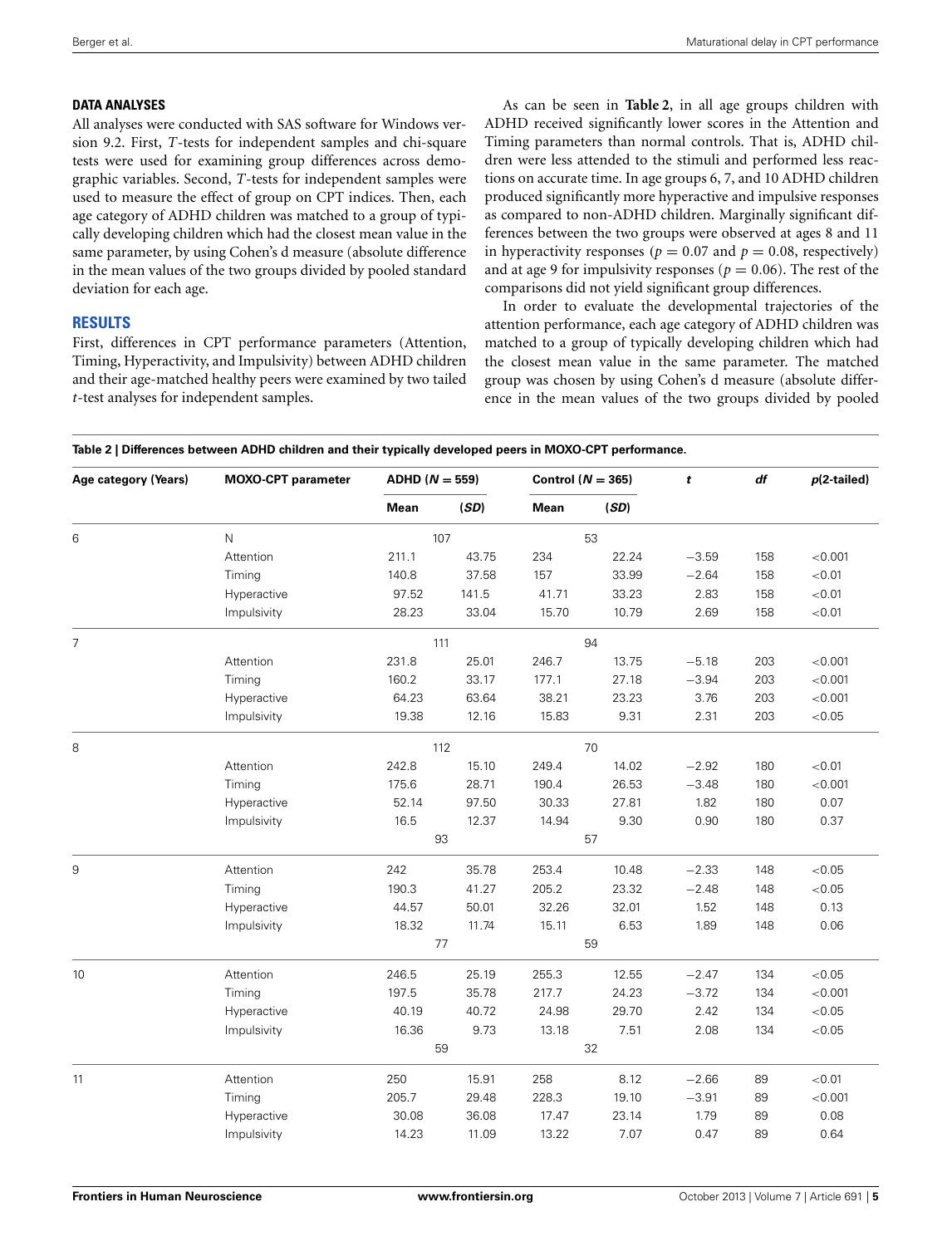

<span id="page-5-0"></span>standard deviation for each age) (**[Tables B1](#page-2-0)**–**[B4](#page-10-0)**, Appendix B). Results are shown in **[Figure 2](#page-5-0)**. As can be seen in the figures, both ADHD and control groups showed higher scores in Attention and Timing parameters and lower scores in Hyperactivity and Impulsivity with maturation, but the performance of ADHD children matched that of younger healthy controls. In the Attention parameter, the performance of 6–7 years old ADHD children closely resembled the performance of 6 years old typically developing children. Furthermore, the performance of 8–10, and 11 years old ADHD children closely resembled that of a 7 and 8 years old typically developing children, respectively. A very similar pattern was found for the Timing parameter: performance of 6–7 years ADHD children closely resembled the performance of 6 years old typically developing children. The performance of 8, 9–10, and 11 years old ADHD children closely resembled that of 7, 8, and 9 years old typically developing children, respectively. A slightly different, non-linear, pattern was obtained in the Impulsivity parameter, in which 6–7 and 9 years old ADHD children performed as 6 years old non-ADHD children, 8 and 10 ADHD children performed as 7 years old non-ADHD children, and 11 years old ADHD performed as 8 years old non-ADHD. In the Hyperactivity parameter, ADHD children aged 6–10 performed as 6 years old controls, whereas 11 years old ADHD children performed similar to 8 years old children.

In most CPT indices, except Hyperactivity, ADHD children consistently lagged 1–3 years behind their typically developed peers. However, the delay was more prominent in older ages: while at ages 6–8, CPT performance of ADHD children resembled that of 6–7 years old controls, at ages 10-11, ADHD children were more likely to perform as 7–8 years old controls.

#### **DISCUSSION**

This paper examined CPT performance of ADHD and non-ADHD children, in order to determine whether the disorder is characterized by a delayed development of attentional functions. Consistent with previous literature [\(Drechsler et al.](#page-7-30), [2005](#page-7-30); [Doehnert et al.](#page-7-19), [2010](#page-7-19); [Vaughn et al.](#page-8-15), [2011](#page-8-15)), our results have shown that ADHD children of all ages were significantly more inattentive and performed fewer reactions on accurate timing than the control group. In some age groups (6, 7, and 10 years), children with ADHD also produced significantly more hyperactive and impulsive responses than non-ADHD children, whereas in others (8, 9, and 11 years) only marginal or no group effects were found. This finding indicated that despite improvement in CPT performance, ADHD children continue to demonstrate impaired functioning as compared to healthy controls.

In line with findings from longitudinal studies [\(Shaw et al.](#page-8-2), [2007](#page-8-2), [2012](#page-8-3); [Vaughn et al.](#page-8-15), [2011](#page-8-15)), our results revealed that ADHD and typically developing children showed a similar sequence of development in their attention capacities, but on a different time. In most CPT parameters, performance of ADHD children, delayed and matched that of 1–3 years younger healthy controls.

This pattern of maturation-lag in CPT performance mirrors the 2[–3](#page-8-2) [delayed](#page-8-2) [maturation](#page-8-2) [of](#page-8-2) [the](#page-8-2) [brain](#page-8-2) [in](#page-8-2) [ADHD](#page-8-2) [children](#page-8-2) [\(](#page-8-2)Shaw et al., [2007](#page-8-2), [2012\)](#page-8-3). In this context, the current study suggests that at least part of the difficulties of ADHD children could be explained by developmental delay that improves with time. Nevertheless, cautions should be taken when interpreting maturation lag in CPT performance as directly associated with a parallel lag in brain development. As reported previously, the two domains may not be directly linked [\(Doehnert et al., 2010](#page-7-19)). More large scale longitudinal studies of brain structure and function are required to address this point [\(Sonuga-Barke, 2010](#page-8-18)).

Inconsistent with [Halperin and Schulz's](#page-7-25) [\(2006\)](#page-7-25) hypothesis and with previous studies indicating that the decline in ADHD symptoms is most apparent for hyperactivity–impulsivity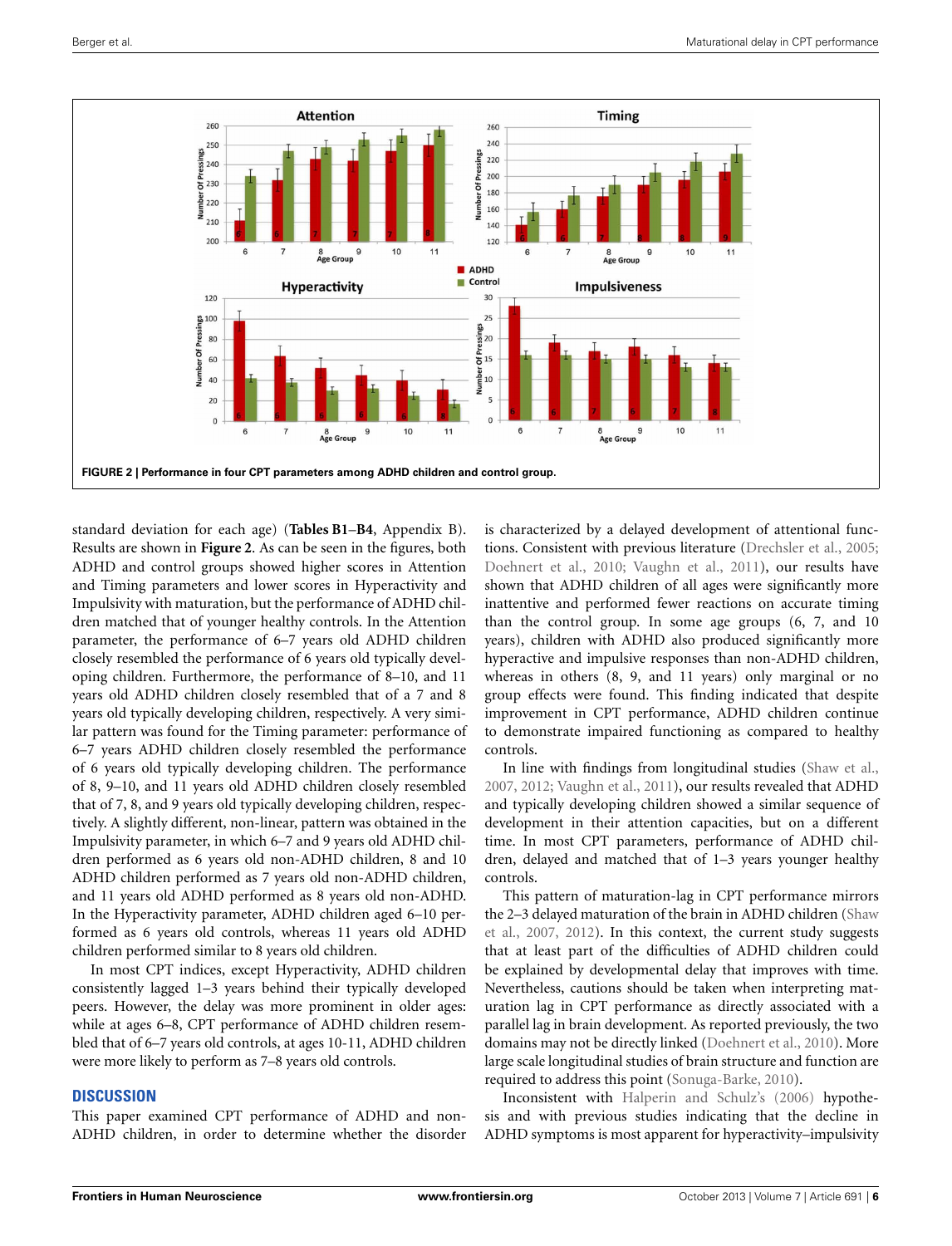symptoms than in inattentiveness symptoms [\(Biederman et al.,](#page-7-26) [2000](#page-7-26); [Fischer et al.](#page-7-22), [2005](#page-7-22); [Vaughn et al., 2011\)](#page-8-15), the current study did not identify different developmental patterns for inattentiveness vs. hyperactivity-impulsivity symptoms. Although hyperactive responses showed a slower pace of change relatively to other CPT indices, they had little in common with the developmental trajectory of impulsive responses. The discrepancy from studies mentioned above may be due to the cross-sectional design of the current study that does not detect within-subjects differences. In addition, our findings may be attributed to the type of neuropsychological task used. In contrast to other CPTs, the present CPT included environmental distracters that may increase the complexity of the task, especially for ADHD children. These higher cognitive demands may explain the lack of developmental catch up which is often observed in hyperactive and impulsive resp[onses](#page-8-15) [\(Biederman et al.](#page-7-26)[,](#page-8-15) [2000](#page-7-26)[;](#page-8-15) [Fischer et al.](#page-7-22)[,](#page-8-15) [2005](#page-7-22)[;](#page-8-15) Vaughn et al., [2011\)](#page-8-15).

Moreover, the majority of the behavioral studies is based on subjective measures of ADHD (e.g., parents rating, parent/children interview) and many of them included only boys [\(Hart et al., 1995](#page-7-3); [Biederman et al., 2000](#page-7-26)). There is evidence to suggest that when including girls in a sample, the proportion of participants with ADHD decreases with age [\(Cole et al.,](#page-7-31) [2008](#page-7-31)). Finally, some longitudinal studies [\(Vaughn et al.](#page-8-15), [2011](#page-8-15)) included children who were treated by psychostimulants, whereas our sample included only drug naïve children.

It is still unclear why the difference between ADHD and non-ADHD children was more pronounced in older than in younger children. First, this finding indicates that the test provided sufficient cognitive demands for all ages, especially for older children that [often find CPT too easy](#page-8-20) [\(Barkley](#page-7-32)[,](#page-8-20) [1991](#page-7-32)[;](#page-8-20) [Robin](#page-8-19)[,](#page-8-20) [1998;](#page-8-19) Uno et al., [2006\)](#page-8-20). Second, it might also suggest that the detection of group differences may be more pronounced before adolescence than [in early childhood. This finding is consistent with](#page-7-30) Drechsler et al. [\(2005](#page-7-30)) who found that differences between ADHD and non-ADHD children in reaction time variability and inhibitory tasks were most pronounced just before adolescence (mean age 12) than in younger children and tend to diminish into adolescence. Importantly, the increasing difference between the groups reduces the possibility of a developmental catch up before adolescence.

The findings reported here should be viewed against methodological limitations.

The most important shortcomings of this study are its relatively small sample and the imbalance of gender distribution in the younger age groups (6–7). Although CPT performance is often affected by gender [\(Newcorn et al., 2001;](#page-8-21) [Hasson and Fine,](#page-7-33) [2012](#page-7-33)), our results consistently showed that ADHD children performed as younger typically developed children at all ages and at all CPT parameters. Therefore, differences between the two groups could not be solely attributed to differences in gender distributions. In addition, all data in this study was limited to children between 6 and 11 years. We were able to draw a behavioral curve and describe milestones of attention performance but it is yet to be uncovered which pattern characterizes later stages of development. It was also impossible to determine whether the performance of 6 years old children with ADHD resembled that of younger typically developed children.

The fact that we used cross sectional design limits the test's power to detect within-subject changes in cognitive functions. In addition, because only clinically referred children participated in the study, our results may not generalize to ADHD in the community. Furthermore, participation in the study was based on a voluntary agreement of children and their parents. This self-selected sampling strategy tends to be biased toward favoring more cooperative and motivated individuals. Therefore, it is not possible to determine whether this sample also represents other children that were not recruited and whether cooperation is confounded with ADHD variables. This limitation is typical to mos[t clinic-based ADHD studies around the world \(](#page-7-34)Lee and Ousley, [2006;](#page-7-34) [Gau et al.](#page-7-35), [2010](#page-7-35)). Another limitation of the study is the exclusion of ADHD children with severe comorbidities. Since ADHD is associated with many psychiatric disorders [\(Gentile et al.](#page-7-36), [2006](#page-7-36)) this exclusion limits the generalization of our results. Finally, more work is needed to determine if the normalization in some ADHD symptoms reflects true remission of ADHD symptoms or is due to the developmental insensitivity of the test.

This study shed light on the age -related CPT changes in both ADHD and non-ADHD children. Our results suggest that despite improvement in CPT across childhood, ADHD continue to demonstrate impaired cognitive functioning as compared to non-ADHD children. Importantly, this study suggests that while some cognitive functions develop slower but normally, other functions (e.g., inhibitory control) do not show a clear developmental trajectory. The cross-sectional approach chosen for this study allowed frequent evaluations of typically ADHD-related behavior, which is independent upon definition of remission and persistence. Thus, it was possible to trace small and non-linear changes in performance. One of the major difficulties in early diagnosis of ADHD is that decisions about the inappropriateness of behavior in young children are based on subjective judgments of the observers [\(Rousseau et al., 2008;](#page-8-22) [Berger and Nevo, 2011](#page-7-37)). Hence, our results highlight the importance of the CPT as an objective tool that is not affected by reporter's bias.

Future research is needed to investigate the course of ADHD symptoms in wider spectrum of age, in specific sub-types of ADHD, and in response to psychostimulants. Moreover, it is important to examine the clinical and behavioral implications of improvement in CPT performance.

#### **AUTHOR CONTRIBUTIONS**

Itai Berger suggested the study. Itai Berger, Merav Aboud, Julia Melamed, and Hanoch Cassuto collected the data. Itai Berger, Ortal Slobodin, and Hanoch Cassuto designed the study with assistance from Merav Aboud and Julia Melamed. Ortal Slobodin, Itai Berger, and Hanoch Cassuto performed the statistical analysis. Itai Berger, Ortal Slobodin, and Hanoch Cassuto wrote the manuscript. All of the authors contributed to interpret the findings and writing the manuscript, and read and approved the final manuscript.

## **ACKNOWLEDGMENTS**

The authors would like to thank the participating children and their families.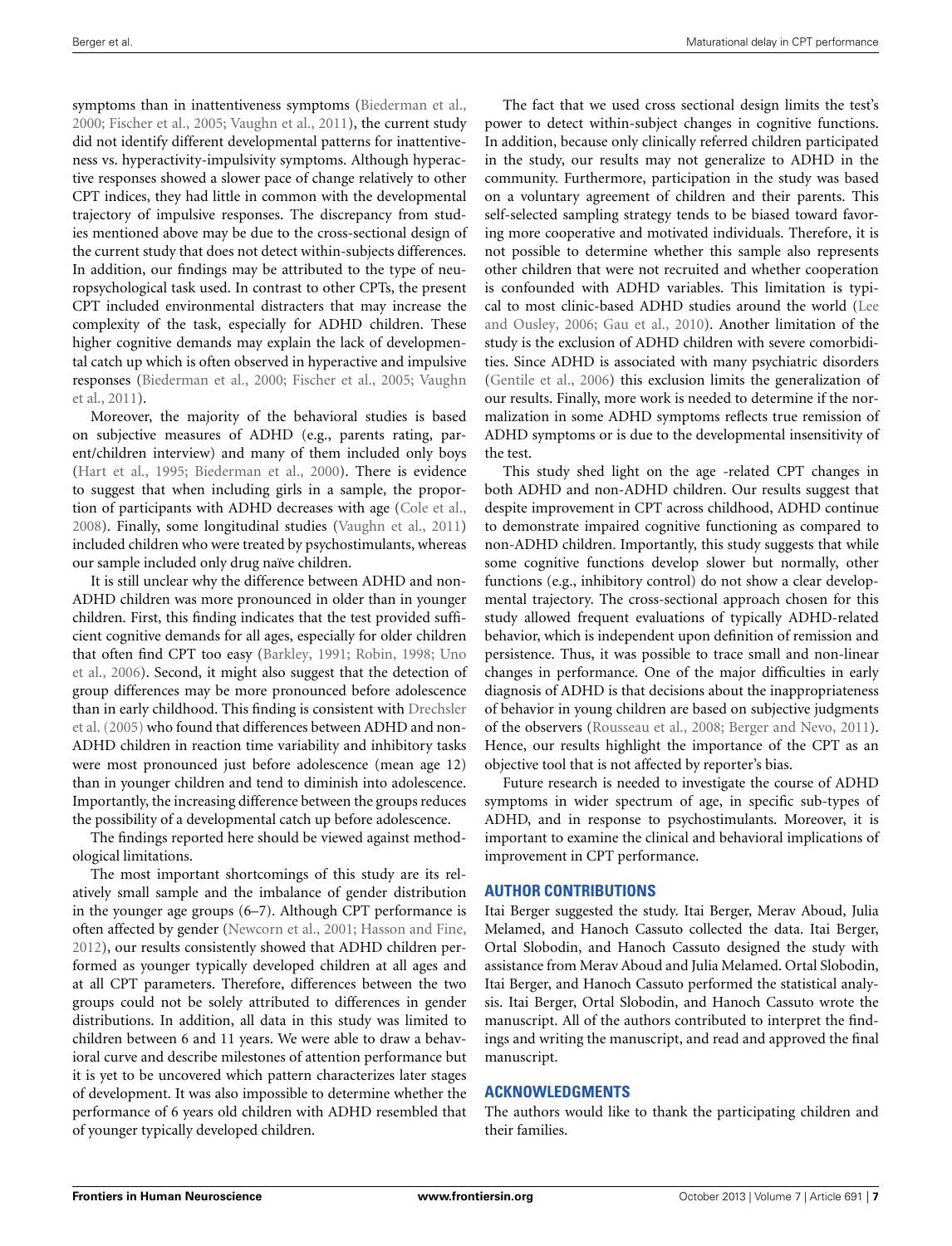#### **REFERENCES**

- American Psychiatric Association. (1994). *Diagnostic and Statistical Manual of Mental Disorders*. 4th Edn. Washington, DC: American Psychiatric Association.
- <span id="page-7-0"></span>American Psychiatric Association. (2000). *Diagnostic and Statistical Manual of Mental Disorders Text Revision (DSM-IV-TR).* 4th Edn.-text revision. Washington,<br>DC: American Psychiatric American Psychiatric Association. doi: 10.1176/appi. books.9780890423349
- <span id="page-7-5"></span>Barkley, R. A. (1990). *Attention Deficit Hyperactivity Disorder: A Handbook for Diagnosis and Treatment*. New York, NY: Guilford Press.
- <span id="page-7-32"></span>Barkley, R. A. (1991). The ecological validity of laboratory and analogue assessment methods of ADHD symptoms. *J. Abnorm. Child. Psychol.* 19, 149–178. doi: 10.1007/BF00909976
- <span id="page-7-6"></span>Barkley, R. A. (1997). Advancing age, declining ADHD. *Am. J. Psychiatry* 154, 1323–1325.
- <span id="page-7-1"></span>Barkley, R. A. (2006). Attention Deficit Hyperactivity Disorder: A Handbook for Diagnosis and Treatment. 3rd Edn*.* New York, NY: Guilford Press.
- <span id="page-7-29"></span>Berger, I., and Goldzweig, G. (2010). Objective measures of attentiondeficit/hyperactivity disorder—a pilot study. *Isrl. Med. Assoc. J.* 12, 531–535.
- <span id="page-7-37"></span>Berger, I., and Nevo, Y. (2011). Early developmental cues for diagnosis of attention deficit/hyperactivity disorder in young children. *Dev. Disabil. Res. Rev.* 17, 170–179. doi: 10.1002/ddrr.1111
- <span id="page-7-26"></span>Biederman, J., Mick, E., and Faraone, S. V. (2000). Age-dependent decline of symptoms of attention deficit hyperactivity disorder: impact of remission definition and symptom type. *Am. J. Psychiatry* 157, 816–818. doi: 10.1176/appi.ajp.157.5.816
- <span id="page-7-21"></span>Castellanos, F. X., Lee, P. P., Sharp, W., Jeffries, N. O., Greenstein, D. K., Clasen, L. S., et al. (2000). Developmental trajectories of brain volume abnormalities in children and adolescents with attention-deficit/hyperactivity disorder. *JAMA* 288, 1740–1748. doi: 10.1001/jama.288.14.1740
- <span id="page-7-17"></span>Clarke, A. R., Barry, R. J., Bond, D., McCarthy, R., and Selikowitz, M. (2002). Effects of stimulant medications on the EEG of children with attentiondeficit/ hyperactivity disorder. *Psychopharmacology* 164, 277–284. doi: 10.1007/s00213-002- 1205-0
- <span id="page-7-31"></span>Cole, R., Mostofsky, S. H., Larson, J. C. G., Denckla, M. B., and Mahone, E. M. (2008). Age-related changes in motor subtle signs among girls and boys with ADHD. *Neurology* 71, 1514–1520. doi: 10.1212/01.wnl. 0000334275.57734.5f
- <span id="page-7-27"></span>Conners, C. K. (1997a).*Conners*' *Parent Rating Scale—Revised (L)*. New York, NY: Multi-Health Systems Inc.
- <span id="page-7-28"></span>Conners, C. K. (1997b).*Conners*' *Teacher Rating Scale—Revised (L).* New York, NY: Multi-Health Systems Inc.
- <span id="page-7-19"></span>Doehnert, M., Brandeis, D., Imhof, K., Drechsler, R., and Steinhausen, H. C. (2010). Mapping attentiondeficit/hyperactivity disorder from childhood to adolescence: no neurophysiologic evidence for a developmental lag of attention but some for inhibition. *Biol. Psychiatry* 67, 608–616. doi: 10.1016/j.biopsych.2009.07.038
- <span id="page-7-30"></span>Drechsler, R., Brandeis, D., Foldenyi, M., Imhof, K., and Steinhausen, H. C. (2005). The course of neuropsychological functions in children with attention deficit hyperactivity disorder from late childhood to early adolescence. *J. Child. Psychol. Psychiatry* 46, 824–836. doi: 10.1111/j.1469-7610.2004.00384.x
- <span id="page-7-14"></span>El-Sayed, E. (2002). *Brain Maturation, Cognitive Tasks an Quantitative Electroencephalography: A Study in Children with Attention Deficit Hyperactive Disorder*. Ph.D. thesis, Karolinska Institutet, Stockholm.
- <span id="page-7-18"></span>El-Sayed, E., Larsson, J. O., Persson, H. E., and Rydelius, P. A. (2002). Altered cortical activity in children with attention-deficit/hyperactivity disorder during attentional load task. *J. Am. Acad. Child Adolesc. Psychiatry* 41, 811–819. doi: 10.1097/00004583-200207000- 00013
- <span id="page-7-12"></span>Faraone, S. V., Biederman, J., Spencer,T., Wilens, T., Seidman, L. J., Mick, E., et al. (2000). Attention-deficit/hyperactivity disorder in adults: an overview. *Biol. Psychiatry* 48, 9–20. doi: 10.1016/S0006-3223(00)00889-1
- <span id="page-7-4"></span>Faraone, S. V., Biederman, J., and Mick, E. (2006). Decline of attention deficit hyperactivity disorder: a meta-analysis of follow-up studies. Psychol. Med*.* 36, 159–165. doi: 10.1017/S003329170500471X
- <span id="page-7-22"></span>Fischer, M., Barkley, R. A., Smallish, L., and Fletcher, K. (2005). Executive functioning in hyperactive children as young adults: attention, inhibition, response perseveration, and the impact of comorbidity. Dev.

Neuropsychol. 27, 107–133*.* doi: 10.1207/s15326942dn2701\_5

- <span id="page-7-35"></span>Gau, S., Lin, Y., Shang, C., Liu, S., Chiu, Y., and Soong, W. (2010). Emotional/behavioral problems and functional impairment in clinic and community-based children with attention-deficit/hyperactivity disorder in Taiwan. *J. Abnorm. Child. Psychol.* 38, 521–532. doi: 10.1007/s10802-009-9381-6
- <span id="page-7-36"></span>Gentile, J., Atiq, R., and Gillig, P. M. (2006). Adult ADHD: diagnosis, differential diagnosis, and medication management. *Psychiatry* 3, 25–30.
- <span id="page-7-7"></span>Gillberg, C. (2010). The essence in child psychiatry: early symptomatic syndromes eliciting neurodevelopmental clinical examinations. *Res. Dev. Disabil.* 31, 1543–1551. doi: 10.1016/j.ridd.2010.06.002
- <span id="page-7-9"></span>Gillberg, C., and Kadesjo, B. (2003). Why bother about clumsiness? The implications of having developmental coordination disorder (DCD). *Neural. Plast.* 10, 59–68. doi: 10.1155/NP.2003.59
- <span id="page-7-38"></span>Greenberg, L. M. (1997). T.O.V.A Visual continuous performance 15. test. Los Alamitos, CA: Universal Attention Disorders Inc.
- <span id="page-7-2"></span>Greenberg, M., and Waldman, I. (1993). Developmental normative data on The test of variables of attention (T.O.V.A™). *J. Child. Psychol. Psychiatry* 34, 1019–1030. doi: 10.1111/j.1469- 7610.1993.tb01105.x
- <span id="page-7-11"></span>Greydanus, D. E., Pratt, H. D., and Patel, D. R. (2007). Attention deficit hyperactivity disorder across the lifespan: the child, adolescent, and adult. *Dis. Mon.* 53,70–131. doi: 10.1016/j.disamonth.2007.01.001
- <span id="page-7-25"></span>Halperin, J., and Schulz, K. (2006). Revisiting the role of the prefrontal cortex in the pathophysiology of attention-deficit/hyperactivity disorder. *Psychol. Bull.* 132, 560–581. doi: 10.1037/0033-2909. 132.4.560
- <span id="page-7-23"></span>Halperin, J. M., Trampush, J. W., Miller, C. J., Marks, D. J., and Newcorn, J. H. (2008). Neuropsychological outcome in adolescents/young adults with childhood ADHD: profiles of persisters, remitters and controls. *J. Child. Psychol. Psychiatry* 49, 958–966. doi: 10.1111/j.1469- 7610.2008.01926.x
- <span id="page-7-3"></span>Hart, E. L., Lahey, B. B., and Loeber, R. (1995). Applegate B, Frick, PJ. Developmental change in attentiondeficit hyperactivity disorder in boys: a four-year longitudinal study. *J. Abnorm. Child. Psychol.* 23, 729–749. doi: 10.1007/BF01447474
- <span id="page-7-8"></span>Hartsough, C. S., and Lambert, N. M. (1985). Medical factors in hyperactive and normal children: prenatal, developmental, and health history findings. *Am. J. Orthopsychiatry* 55, 190–201. doi: 10.1111/j.1939- 0025.1985.tb03433.x
- <span id="page-7-33"></span>Hasson, R., and Fine, J.G. (2012). Gender differences among children with ADHD on continuous performance tests: a meta-analytic review. *J. Atten. Disord.* 16, 190–198. doi: 10.1177/1087054711427398
- <span id="page-7-24"></span>Hinshaw, S., Carte, E. T., Fan, C., Jassy, J. S., and Owens, E. B. (2007). Neuropsychological functioning of girls with attention-deficit/hyperactivity disorder followed prospectively into adolescence: evidence<br>for continuing deficits? continuing *Neuropsychology* 21, 263–273. doi: 10.1037/0894-4105.21.2.263
- <span id="page-7-20"></span>Johnstone, S. J., Barry, R. J., and Anderson, J. W. (2001). Topographic distribution and developmental timecourse of auditory event-related potentials in two subtypes of attentiondeficit hyperactivity. *Int. J. Psychophysiol.* 42, 73–94. doi: 10.1016/S0167-8760(01)00135-0
- <span id="page-7-10"></span>Kalff, A. C., de Sonneville, L. M. J., Hurks, P. P. M., Hendriksen, J. G. M., Kroes, M., Feron, F. J. M., et al. (2003). Low- and highlevel controlled processing in executive motor control tasks in 5 to 6-year-old children at risk of ADHD. *J. Child Psychol. Psychiatry* 44, 1049–1057. doi: 10.1111/1469- 7610.00189
- <span id="page-7-13"></span>Kinsbourne, M. (1973). Minimal brain dysfunction as a neurodevelopmental lag. *Ann. N.Y. Acad. Sci.* 205, 268–273. doi: 10.1111/j.1749- 6632.1973.tb43184.x
- <span id="page-7-15"></span>Krain, A. L., and Castellanos, F. X. (2006). Brain development and ADHD. *Clin. Psychol. Rev.* 26, 433–444. doi: 10.1016/j.cpr.2006.01.005
- <span id="page-7-16"></span>Lazzaro, I., Gordon, E., Whitmont, S., Meares, R., and Clarke, S. (2001). The modulation of late component event related potentials by pre-stimulus EEG theta activity in ADHD. *Int. J. Neurosci.* 107, 247–264. doi: 10.3109/00207450109150688
- <span id="page-7-34"></span>Lee, D. O., and Ousley, O. Y. (2006). Attention-deficit hyperactivity disorder symptoms in a clinic sample of children and adolescents with pervasive developmental disorders. *J. Child. Adolesc. Psychopharmacol.* 16, 737–746. doi: 10.1089/cap.2006.16.737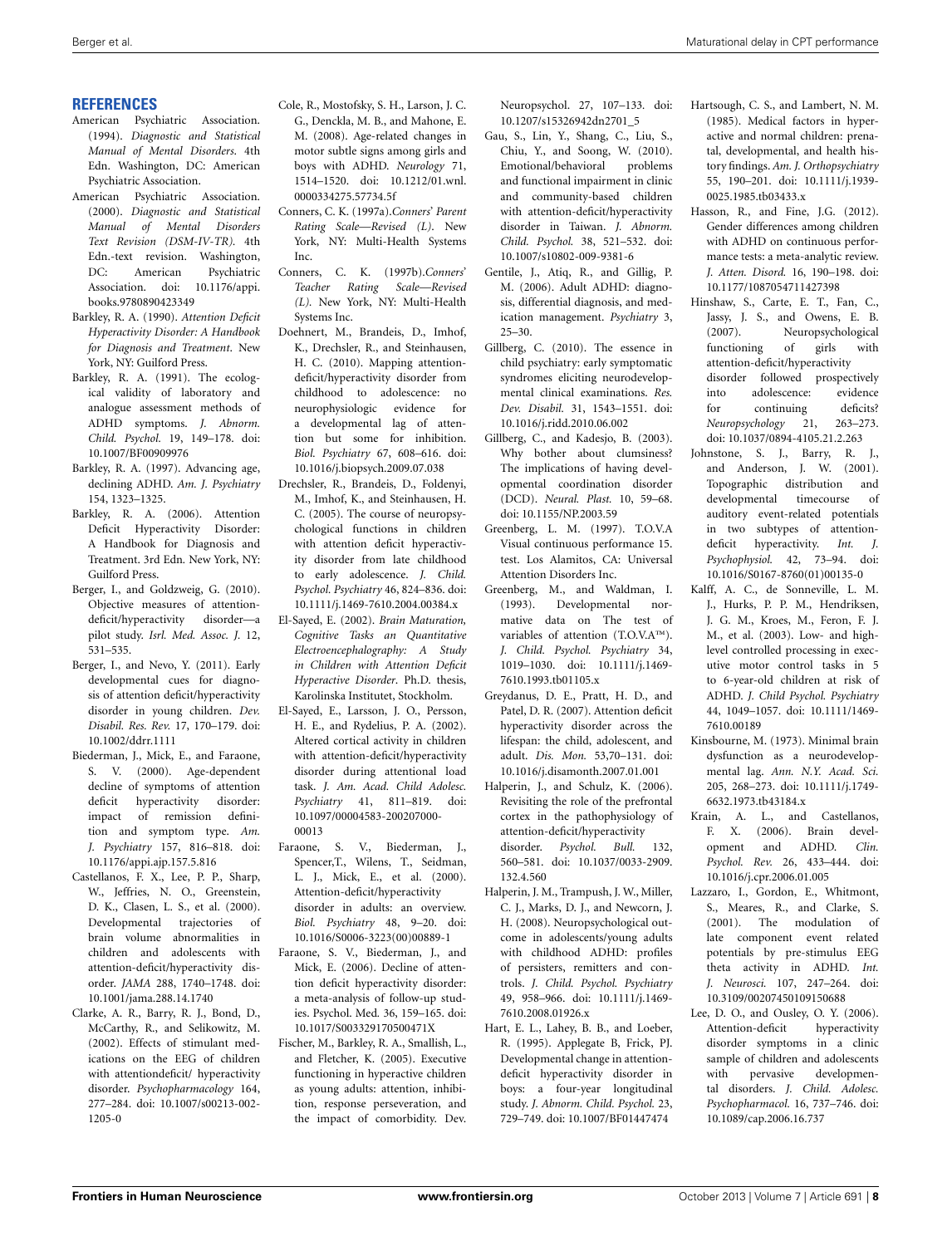- <span id="page-8-7"></span>Mann, C. A., Lubar, J. F., Zimmerman, A. W., Miller, B. A.,and Muenchen, R. A. (1992). Quantitative analysis of EEG in boys with attention deficit/hyperactivity disorder. A controlled study with clinical implications. *Pediatr. Neurol.* 8, 30–36. doi: 10.1016/0887-8994(92)90049-5
- <span id="page-8-11"></span>Mostofsky, S. H., Rimrodt, S. L., Schafer, J. G., Boyce, A., Goldberg, M. C., Pekar, J. J., et al. (2006). Atypical motor and sensory cortex activation in attention-deficit/hyperactivity disorder: a functional magnetic resonance imaging study of simple sequential finger tapping. *Biol. Psychiatry* 59, 48–56. doi: 10.1016/j.biopsych.2005.06.011
- <span id="page-8-23"></span>National institute of mental health. (2012). *Attention Deficit Hyperactivity Disorder*. Available online at: [http://www.nimh.nih.](http://www.nimh.nih.gov/health/publications/attention-deficit-hyperactivity-disorder/complete-index.shtml) [gov/health/publications/attention](http://www.nimh.nih.gov/health/publications/attention-deficit-hyperactivity-disorder/complete-index.shtml)[deficit-hyperactivity-disorder/com](http://www.nimh.nih.gov/health/publications/attention-deficit-hyperactivity-disorder/complete-index.shtml) [plete-index.shtml](http://www.nimh.nih.gov/health/publications/attention-deficit-hyperactivity-disorder/complete-index.shtml)
- <span id="page-8-21"></span>Newcorn, J. H., Halperin, J. M., Jensen, P. S., Abikoff, H. B., Arnold, L. E., Cantwell, D. P., et al. (2001). Symptom profiles in children with ADHD: effects of comorbidity and gender. J. Am. Acad. Child Adolesc. Psychiatry 40, 137–146. doi: 10.1097/00004583-200102000- 00008
- <span id="page-8-13"></span>Nigg, J. T. (2005). Neuropsychologic theory and findings in attentiondeficit/hyperactivity disorder: the state of the field and salient challenges for the coming decade. *Biol. Psychiatry* 57, 1424–1435. doi: 10.1016/j.biopsych.2004.11.011
- <span id="page-8-19"></span>Robin, A. L. (1998). *ADHD in Adolescents: Diagnosis and Treatment*. New York, NY: The Guilford Press.
- <span id="page-8-22"></span>Rousseau, C., Measham, T., and Bathiche-Suidan, M. (2008). DSM IV, culture and child psychiatry. *J. Can. Acad. Child. Adolesc. Psychiatry* 17, 69–75. doi: 10.1007/s00787-007-0640-1
- <span id="page-8-4"></span>Rubia, K., Smith, A. B., Woolley, J., Nosarti, C., Heyman, I., Brammer,

M., et al. (2006). Progressive increase of fronto-striatal brain activation from childhood to adulthood during event related tasks of cognitive control. *Hum. Brain. Mapp.* 27, 973–993. doi: 10.1002/hbm.20237

- <span id="page-8-8"></span>Rubia, K., Smith, A. B., Taylor, E., and Brammer, M. (2007). Linear agecorrelated functional development of right inferior fronto-striatocerebellar networks during response inhibition and anterior cingulate during error-related processes. *Hum. Brain. Mapp.* 28, 1163–1177. doi: 10.1002/hbm.20347
- <span id="page-8-14"></span>Seidman, L. J. (2006). Neuropsychological functioning in people with ADHD across the lifespan. *Clin. Psychol. Rev.* 26, 466–485. doi: 10.1016/j.cpr. 2006.01.004
- <span id="page-8-17"></span>Seidman, L. J., Biederman, J., Monuteaux, M., Doyle, A. E., and Faraone, S. V. (2001). Learning disabilities and executive dysfunction in boys with attention deficit hyperactivity disorder. *Neuropsychology* 15, 544–556. doi: 10.1037/0894-4105.15.4.544
- <span id="page-8-2"></span>Shaw, P., Eckstrand, K., Sharp, W., Blumenthal, J., Lerch, J. P., Greenstein, D., et al. (2007). Attention-deficit/hyperactivity disorder is characterized by a delay in cortical maturation. *Proc. Natl. Acad. Sci. U.S.A.* 104, 19649–19654. doi: 10.1073/pnas.0707741104
- <span id="page-8-3"></span>Shaw, P., Malek, M., Watson, B., Sharp, W., Evans, A., and Greenstein, D. (2012). Development of cortical surface area and gyrification in attention-deficit/hyperactivity disorder. *Biol. Psychiatry* 72, 191–197. doi: 10.1016/j.biopsych.2012.01.031
- <span id="page-8-9"></span>Shue, K. L., and Douglas, V. I. (1992). Attention deficit hyperactivity disorder and the frontal lobe syndrome. *Brain Cogn.* 20, 104–124. doi: 10.1016/0278-2626 (92)90064-S
- <span id="page-8-5"></span>Smith, A. B., Taylor, E., Brammer, M., Toone, B., and Rubia, K. (2006). Task-specific hypoactivation in

prefrontal and temporoparietal brain regions during motor inhibition and task switching in medication-naive children and adolescents with attention deficit hyperactivity disorder. Am. J. Psychiatry 163, 1044–1051. doi: 10.1176/appi.ajp.163.6.1044

- <span id="page-8-10"></span>Smith, J. L., Johnstone, S. J., and Barry, R. J. (2004). Inhibitory processing during the Go/NoGo task: an ERP analysis of children with attentiondeficit/hyperactivity disorder. *Clin. Neurophysiol.* 115. 1320–1331. doi: 10.1016/j.clinph. 2003.12.027
- <span id="page-8-18"></span>Sonuga-Barke, E. J. (2010). Disambiguating inhibitory dysfunction in attention-deficit/ hyperactivity disorder: toward the decomposition of developmental brain phenotypes. *Biol. Psychiatry* 67, 599–601. doi: 10.1016/j.bio psych.2010.01.017
- <span id="page-8-0"></span>Sonuga-Barke, E. J., and Halperin, J. M. (2010). Developmental phenotypes and causal pathways in attention deficit/hyperactivity disorder: potential targets for early intervention? *J. Child Psychol. Psychiatry* 51, 368–389. doi: 10. 1111/j.1469-7610.2009.02195.x
- <span id="page-8-16"></span>Spencer, T. J., Biederman, J., Wilens, T. E., and Faraone, S. V. (2002). Overview and Neurobiology of attention-deficit/hyperactivity disorder. *J. Clin. Psychiatry* 63, 3–9.
- <span id="page-8-1"></span>Steffensson, B., Larsson, J. O., Fried, I., El-Sayed, E., Rydelius, P. A., and Lichtenstein, P. (1999). Genetic disposition for global maturity: an explanation for genetic effects on parental report on ADHD. *Int. J. Behav. Dev.* 23, 357–374. doi: 10.1080/016502599 383865
- <span id="page-8-20"></span>Uno, M., Abe, J., Sawai, C., Sakaue, Y., Nishitani, A., Yasuda, Y., et al. (2006). Effect of additional auditory and visual stimuli on continuous performance test (noise-generated CPT) in AD/HD children usefulness of noise-generated CPT.

*Brain. Dev*. 28, 162–169. doi: 10.1016/j.braindev.2005.06.007

- <span id="page-8-15"></span>Vaughn, A., Epstein, J. N., Rausch, J., Altaye, M., Langberg, L., Newcorn, J. H., Hinshaw, S. P., et al. (2011). Relation between outcomes on a continuous performance test and ADHD symptoms over time. *J. Abnorm. Child. Psychol.* 39, 853–864. doi: 10.1007/s10802-011-9501-y
- <span id="page-8-6"></span>Yordanova, J., Kolev, V., and Rothenberger, A. (2009). Functional neuroelectric oscillations along the lifespan. *J. Psychophys.* 23, 153–156. doi: 10.1027/0269-8803.23.4.153
- <span id="page-8-12"></span>Zhu, C. Z., Zang, Y. F., Cao, Q. J., Yan, C. G., He, Y., Jiang, T. Z., et al. (2008). Fisher discriminative analysis of resting-state brain function for attention-deficit/hyperactivity disorder. *Neuroimage* 40, 110–120. doi: 10.1016/j.neuroimage.2007.11.029

**Conflict of Interest Statement:** Itai Berger serves on the scientific advisory board of Neuro-Tech Solutions Ltd. All other authors declare no conflicts of interests.

*Received: 01 September 2013; accepted: 30 September 2013; published online: 25 October 2013.*

*Citation: Berger I, Slobodin O, Aboud M, Melamed J and Cassuto H (2013) Maturational delay in ADHD: evidence from CPT. Front. Hum. Neurosci. 7:691. doi: [10.3389/fnhum.2013.00691](http://dx.doi.org/10.3389/fnhum.2013.00691)*

*This article was submitted to the journal Frontiers in Human Neuroscience.*

*Copyright © 2013 Berger, Slobodin, Aboud, Melamed and Cassuto. This is an open-access article distributed under the terms of the [Creative Commons](http://creativecommons.org/licenses/by/3.0/) [Attribution License \(CC BY\).](http://creativecommons.org/licenses/by/3.0/) The use, distribution or reproduction in other forums is permitted, provided the original author(s) or licensor are credited and that the original publication in this journal is cited, in accordance with accepted academic practice. No use, distribution or reproduction is permitted which does not comply with these terms.*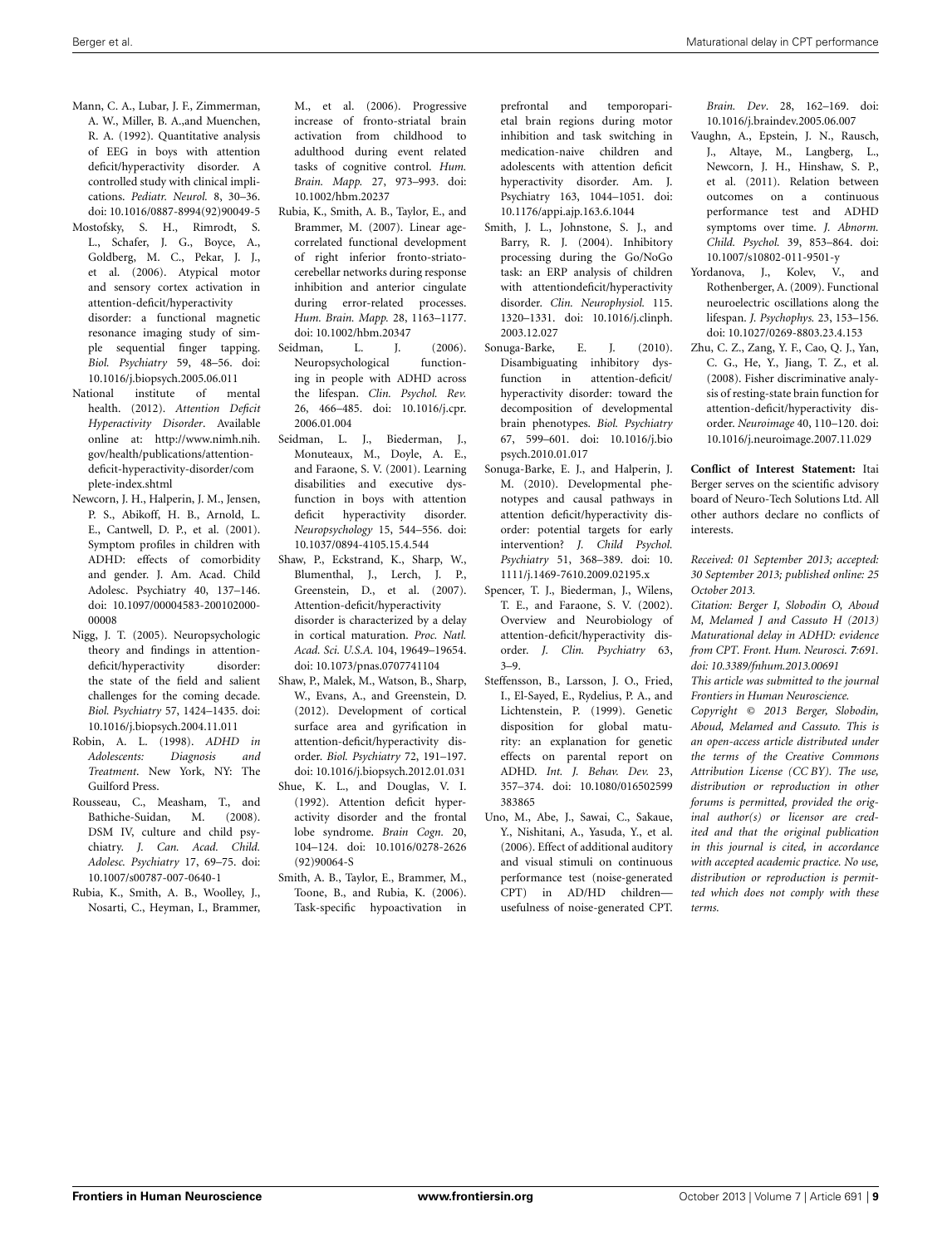# **APPENDIX A**

#### **DESCRIPTION OF PERFORMANCE INDICES** *Attention*

This parameter included the number of correct responses (pressing the key in response to a target stimulus), which were performed either during the stimulus presentation on the screen or during the void period that followed. Thus, it was possible to evaluate whether the participant responded correctly to the target (was attentive to the target) independently of how fast he was. Knowing how many responses are expected, it was also possible to calculate the number of times the target was presented, but the participant did not respond to it (omission errors).

#### *Timing*

This parameter included the number of correct responses (pressing the key in response to a target stimulus) which were performed only while the target stimulus was still presented on the screen. This parameter did not include responses that were performed during the void period (after the stimulus has disappeared).

According to the [National institute of mental health](#page-8-23) [\(2012\)](#page-8-23), inattention problems in ADHD may be expressed in "difficulties in processing information as quickly and accurately as others." Traditionally, difficulties in timing at a CPT are evaluated by mean response time for correct responses to the target (which is interpreted as a measure of information processing and motor response speed) and by the standard deviation of response time for correct responses to the target (which is interpreted as a measure of variability or consistency) [\(Greenberg, 1997](#page-7-38)). In these paradigms the stimulus is presented for short and fixed periods of time and the response occurs after the stimulus has disappeared. Given the short, fixed presentation, accurate but slow participants may be mistakenly diagnosed as inattentive. While a group of patients would respond correctly if allowed more time, inattentive patients would not respond at all because they were not alert to the target. Therefore, the measurement of response time per-se, addresses only the ability to respond quickly, but not the ability to respond accurately. By implanting a void period after each stimulus and using variable presentation durations of the

elements, the MOXO-CPT could distinguish accurate responses performed in "good timing" (quick and correct responses to the target performed during stimulus presentation) from accurate but slow responses (correct responses to the target performed after the stimulus presentation; during the void period). These two aspects of timing correspond to the two different problems of ADHD described by the [National institute of mental health](#page-8-23) [\(2012\)](#page-8-23); responding quickly and responding accurately.

#### *Impulsivity*

This parameter included the number of commission errors (responses to a non-target stimulus), performed as responses to the non-target stimuli. Usually, commission errors are coded in any case of inappropriate response to the target (e.g., pressing a random key) [\(Greenberg, 1997\)](#page-7-38). In contrast, the MOXO-CPT's impulsivity parameter considered as impulsive behavior only the pressings on the keyboard's space–bar in response to non-target stimulus. All other non-inhibited responses (e.g., pressing the keyboard more than once) were not coded as impulsive responses (as will describe in the next paragraph).

#### *Hyperactivity*

This parameter included all types of commission responses that are not coded as impulsive responses. Several examples are: (1) Multiple responses- pressing the keyboard's space bar more than once (in response to target/non-target), which is commonly interpreted as a measure of motor hyper-responsivity [\(Greenberg](#page-7-38), [1997](#page-7-38)). The MOXO-CPT considered as multiple responses only the second press and above (the first response would be considered as correct response with good timing, as correct response with poor timing, or as impulsive response, depends on the type of element appearing on the screen). (2) Random key pressing—pressing any keyboard button other than the space bar. By separating commission errors due to impulsive behavior from commission errors due to motor hyper-responsivity, it was possible to identify the multiple sources of response inhibition problems. Thus, the MOXO- CPT was able to differentiate impulsive responses from hyperactive responses.